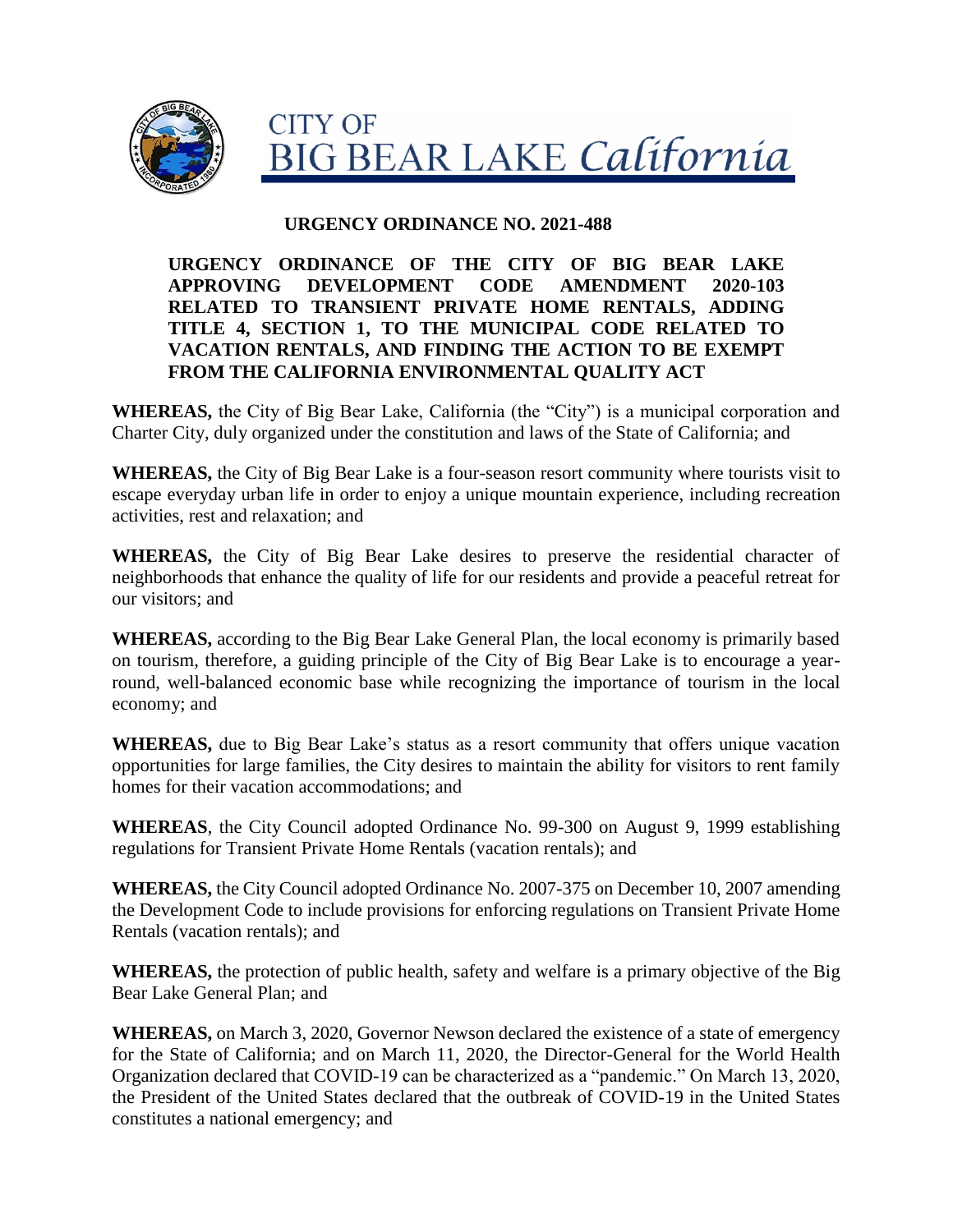**WHEREAS,** on March 17, 2020, City Manager Frank A. Rush, Jr. issued a proclamation declaring a local state of emergency due to the outbreak of COVID-19; and on March 23, 2020, City Council adopted Resolution No. 2020-05 ratifying and declaring the existence of a local emergency regarding COVID-19 pursuant to Government Code Section 8630; and

**WHEREAS,** tourism has increased dramatically during the COVID-19 pandemic resulting in extraordinary occupancy rates of vacation rentals and a record high number of complaints associated with the behavior of vacation rental guests; and

**WHEREAS,** during the past several months there has been a dramatic increase in the number of complaints relating to noise, parties, over-occupancy, and parking issues at vacation rentals; and

**WHEREAS,** on December 7, 2020, the Governor's Regional Stay-at-Home Order went into effect for Big Bear Lake due to a rising number of COVID-19 case and low capacity in the region's intensive care units; and

**WHEREAS,** on January 11, 2021, the number of available beds in the regional intensive care units remain below 15 percent due to rising cases of COVID-19; and

**WHEREAS,** the project is not subject to the California Environmental Quality Act (CEQA) under Section 15061(b)(3), the general rule that states that CEOA applies only to projects that have the potential for causing a significant effect on the environment. This Municipal Code Amendment does not have the potential to cause a significant effect on the environment; and

**WHEREAS**, Government Code Sections 36934 and 36937 expressly authorize the City Council to enact urgency ordinances, which take effect immediately upon introduction, for the immediate preservation of the public peace, health, or safety, containing a declaration of the facts constituting the urgency, and which must be passed by a four-fifths (4/5) vote of the City Council; and

**WHEREAS**, based on the foregoing, it is urgent the City adopt regulations in order to minimize (i) the adverse impacts vacation rentals may have on surrounding residential properties and the City's limited law enforcement resources, and (ii) dense social gatherings that pose an immediate threat of COVID-19 transmission, and as a result, the City desires to establish, on an urgency basis, an ordinance to repeal existing regulations for transient private home rentals and add new Municipal Code Title 4 establishing a licensing and regulatory program for vacation rentals; and

**WHEREAS,** all legal prerequisites to the adoption of this ordinance have occurred.

**NOW, THEREFORE,** the City Council does ordain as follows:

**Section 1.** The recitals above are each incorporated by reference and adopted as findings by the City Council.

**Section 2.** The City Council hereby finds that, based on the public testimony and substantial evidence in the record, the application is not subject to the California Environmental Quality Act (CEQA) pursuant to Section 15061(b)(3), the "common sense" rule that states that CEQA applies only to projects that have the potential for causing a significant effect on the environment. This Municipal Code Amendment does not have potential to cause a significant effect on the environment.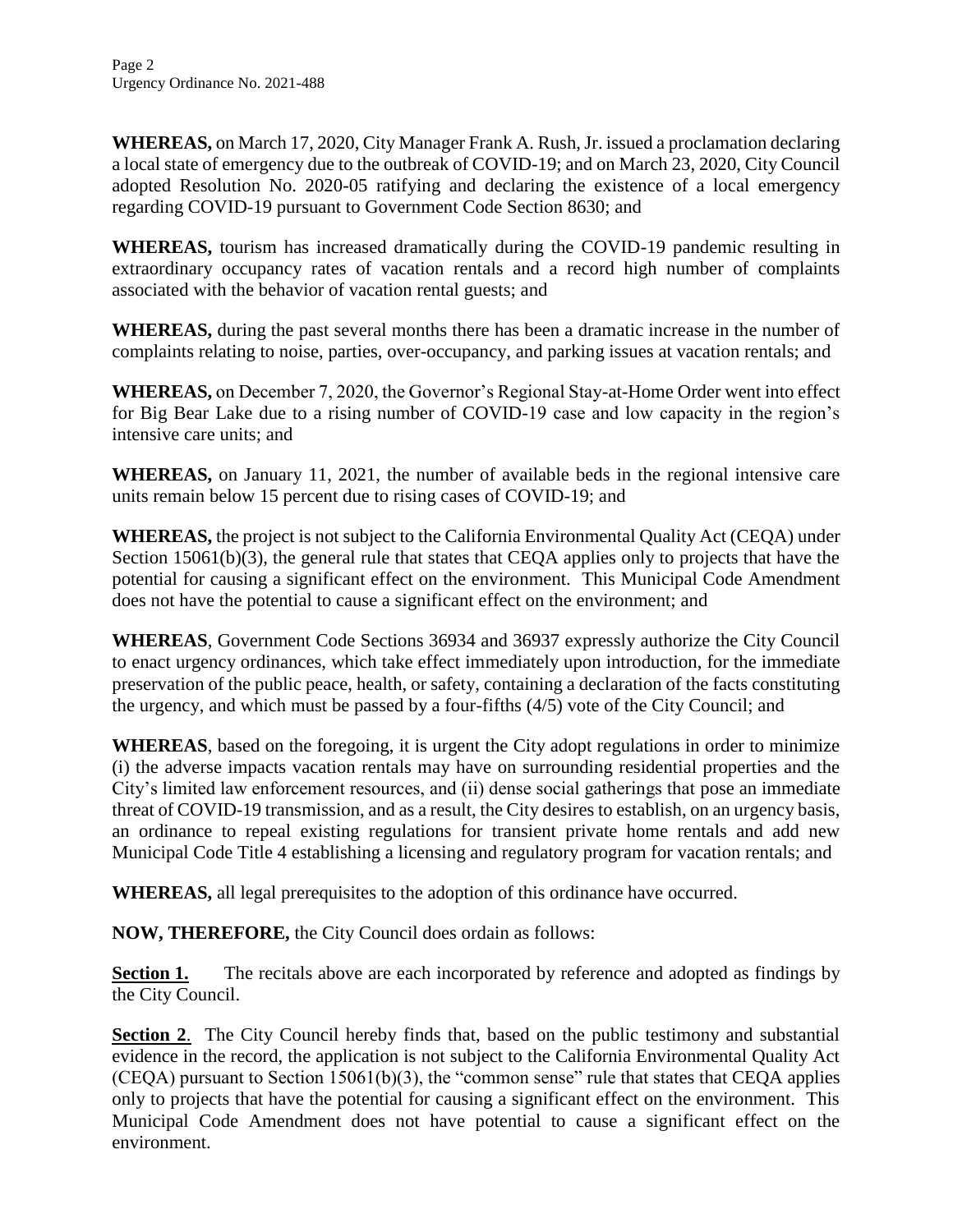**Section 3.** This urgency ordinance is necessary for the immediate preservation of the public peace, health, and safety of residents and businesses in the City, as it will facilitate better City oversight and monitoring of vacation rental operations that pose (i) adverse impacts on surrounding residential properties and the City's limited law enforcement resources, and (ii) the immediate threat of increased COVID-19 transmission through dense social gatherings that are non-compliant with State-recognized measures for minimizing disease exposure.

**Section 4.** Based on the evidence presented to the City Council, including oral and written agenda reports and public testimony, the City Council finds as follows with respect to the Municipal Code Amendment and Development Code Amendment 2020-103:

- 1. The Municipal Code amendment is consistent with all other related provisions thereof because the amendment does not conflict with other standards and provisions of the Municipal Code and adding provisions to regulate vacation rentals elsewhere in the Municipal Code is in the City's best interest.
- 2. The Development Code amendment is reasonable and beneficial at this time because it will remove any potential conflict arising from existing regulations pertaining to Transient Private Home Rentals and the new regulations pertaining to Vacation Rentals.

**Section 5.** Based on the findings and conclusions set forth in Sections 1 and 2, above, the City Council hereby adopts the amendments identified in Exhibit A to this ordinance, which is attached hereto and incorporated herein by reference.

**Section 6.** The City Clerk shall certify to the adoption of this ordinance. The Clerk shall timely file a notice of exemption under CEQA.

**Section 7.** This urgency ordinance takes effect immediately upon its adoption.

**Section 8.** If any section, sentence, clause or phrase of this ordinance or the application thereof to any entity, person or circumstance is held for any reason to be invalid or unconstitutional, such invalidity or unconstitutionality shall not affect other provisions or applications of this ordinance that can be given effect without the invalid provision or application, and to this end the provisions of this ordinance are severable. The City Council hereby declares that they would have adopted this ordinance and each section, sentence, clause or phrase thereof, irrespective of the fact that any one or more section, subsections, sentences, clauses or phrases be declared invalid or unconstitutional.

PASSED, APPROVED AND ADOPTED THIS 11<sup>th</sup> day of January, 2021.

 $\mathcal{L}$  and  $\mathcal{L}$  and  $\mathcal{L}$ 

David Caretto, Mayor

ATTEST:

Frica Stephenson Erica Stephenson, City Clerk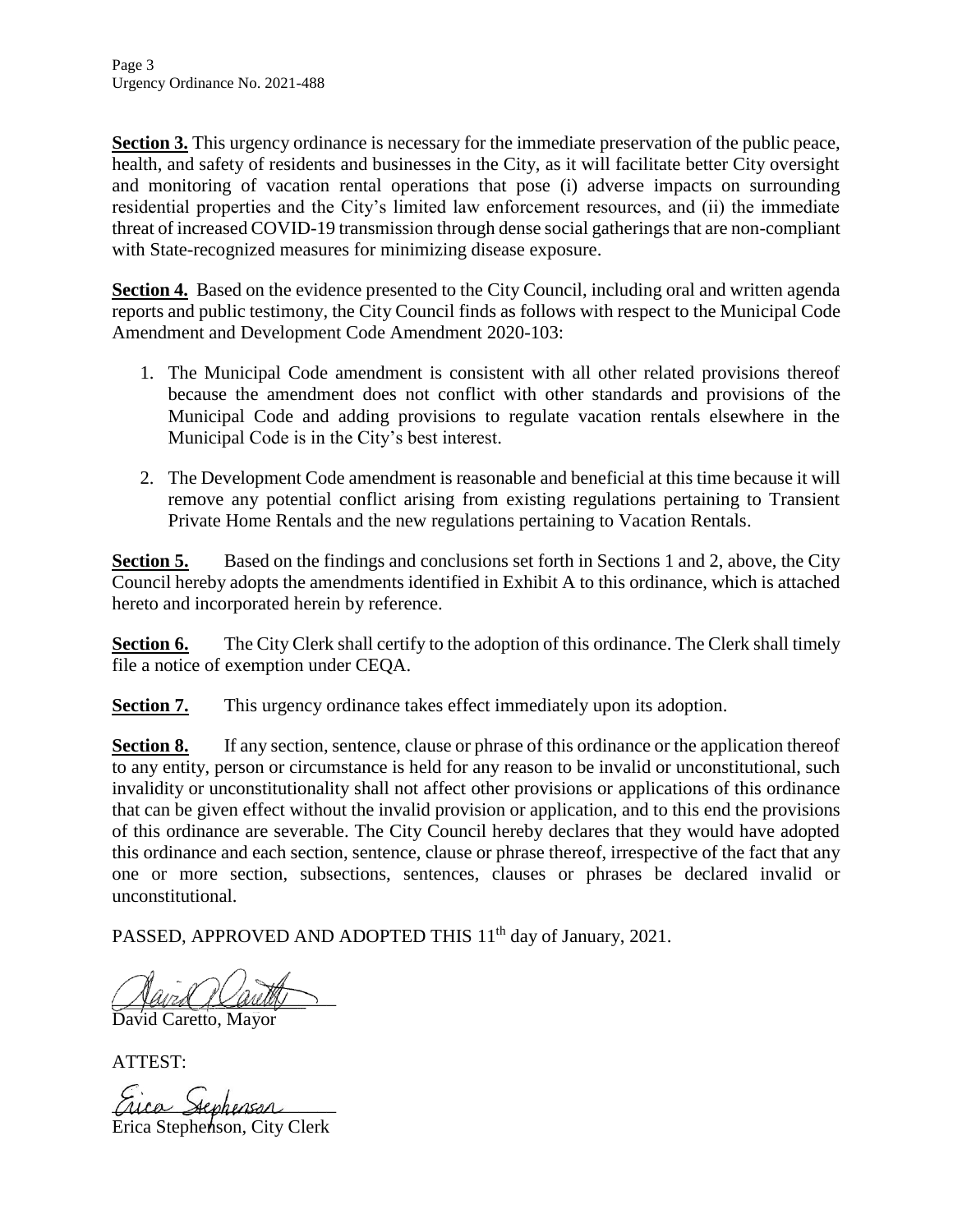Page 4 Urgency Ordinance No. 2021-488

STATE OF CALIFORNIA ) COUNTY OF SAN BERNARDINO ) CITY OF BIG BEAR LAKE )

I, Erica Stephenson, City Clerk of the City of Big Bear Lake, California, do hereby certify that the whole number of the City Council of the said City is five; that the foregoing Urgency Ordinance No. 2021-488 is a full, true and correct original of Urgency Ordinance No. 2021-488 of the City of Big Bear Lake entitled:

### **URGENCY ORDINANCE OF THE CITY OF BIG BEAR LAKE APPROVING DEVELOPMENT CODE AMENDMENT 2020-103 RELATED TO TRANSIENT PRIVATE HOME RENTALS, ADDING TITLE 4, SECTION 1 TO THE MUNICIPAL CODE RELATED TO VACATION RENTALS, AND FINDING THE ACTION TO BE EXEMPT FROM THE CALIFORNIA ENVIRONMENTAL QUALITY ACT**

was duly passed and adopted by the said City Council, approved and signed by the Mayor of said City, and attested by the Clerk of Said City, all at a regular meeting of the said Council on the 11<sup>th</sup> day of January 2021, and that the same was so passed and adopted by the following vote:

AYES: Mote, Putz, Herrick, Lee, Caretto NOES: None ABSTAIN: None ABSENT: None

I do hereby further certify that pursuant to the provisions of Section 36933 of the Government Code of the State of California that the foregoing Urgency Ordinance No. 2021-488 was duly and regularly published according to law and the order of the City Council and circulated within the said City.

Erica Stephenson, City Clerk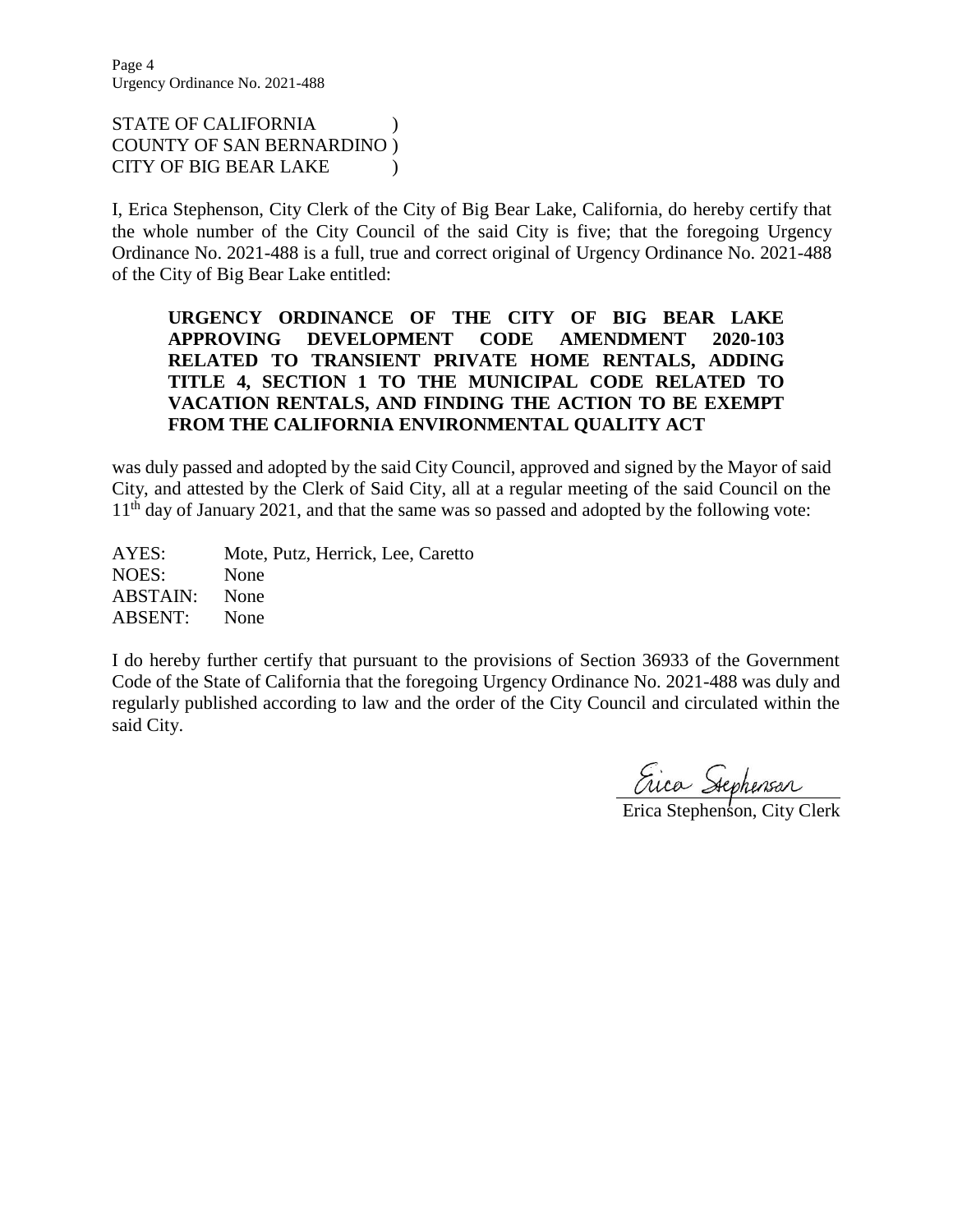# **ORDINANCE EXHIBIT A**

Section 17.03.310 and Section 17.03.315 of the Development Code are hereby repealed in their entirety.

Table 17.25.040.A of the Development Code is hereby amended as follows:

- Under the heading that reads *Accessory Commercial Uses*, "Vacation home rental" is changed to "Vacation rental," and the corresponding references to "TPHR" in the R-L, R-1, and R-3 zone district columns are changed to "VR."
- The footnote to the table that defines "TPHR" is replaced with the following:

" $VR$  = permitted subject to approval of a vacation-rental license in accordance with Chapter 4.01 of this code."

Section 17.25.070, subsection E, is hereby amended to add a new paragraph 3, to read in its entirety as follows:

"3. The off-street parking requirement for a vacation rental is one parking space per bedroom. The parking space or spaces shall be located in the garage or on a legally established driveway."

The former paragraph 3 is renumbered as paragraph 4.

Table 17.35.030.A is hereby amended as follows: Under the heading that reads *Lodging, commercial, including the following and similar services*, "Rental agency for transient private home (TPHR) rentals" is changed to "Rental agency for vacation rentals (VR)."

Municipal Code Title 4, Section 1, is hereby added to the Municipal Code to read in its entirety as follows:

#### **Title 4 Visitor-serving uses and tourism**

**Chapter 4.01 Vacation Rentals**

#### **Section 4.01.010. Purpose**

This chapter is intended to provide a procedure to allow the rental of private homes to visitors on a short-term basis as vacation rentals. The city seeks to promote vacation rentals, promote responsible visitor behavior, and protect the residential character of its neighborhoods.

#### **Section 4.01.020. Definitions**

For purposes of this chapter, the following words and phrases are defined as follows:

A. "Agent" means a person or entity with authority to act on behalf of the owner.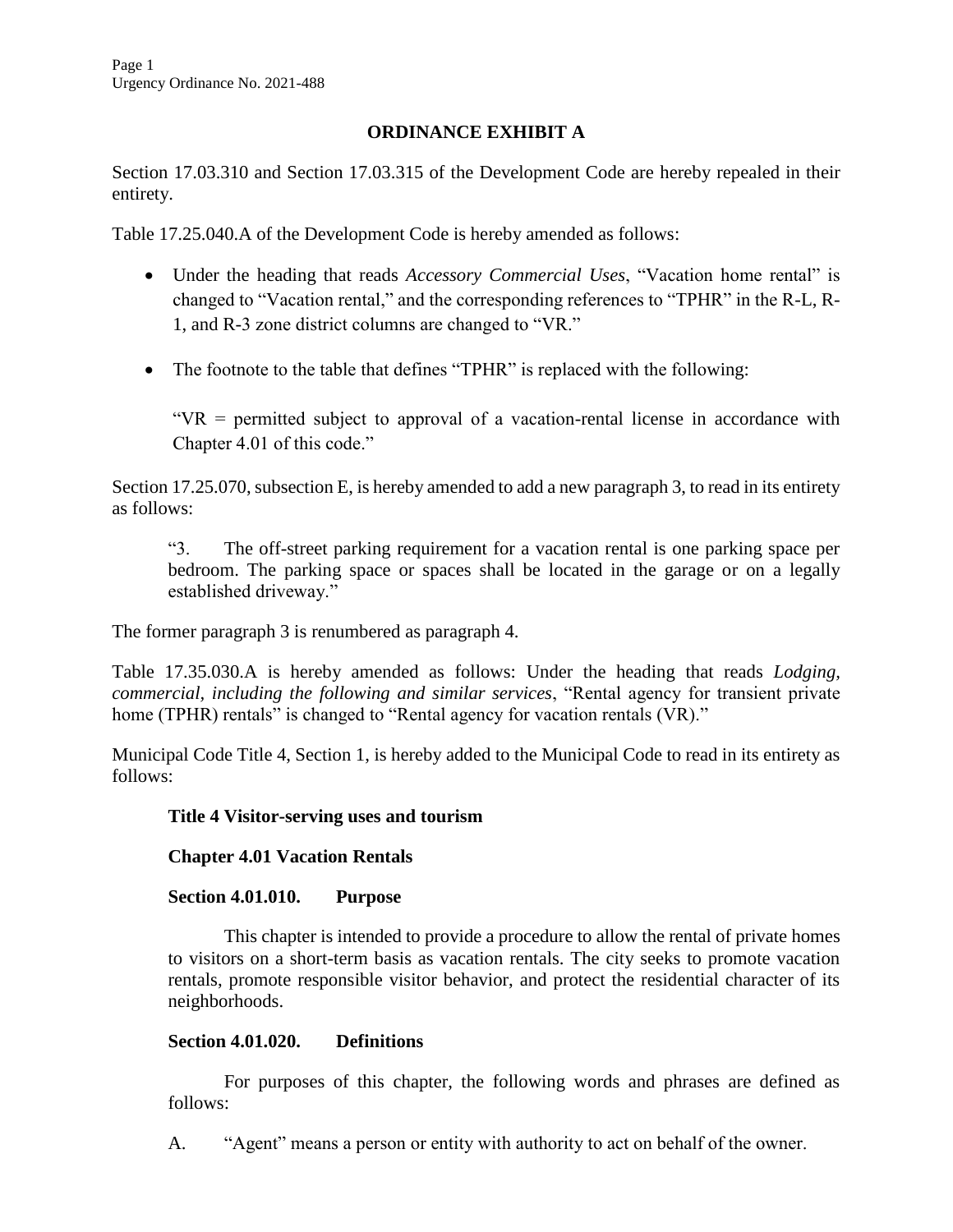- B. "Bedroom" means a room designed primarily for sleeping that meets the definition of the California Building Codes currently adopted by the city.
- C. "Business entity" means a corporation, partnership, or other legal entity that is not one of the following: a natural person; the trustee or beneficiary of a personal or family trust if the trustee or beneficiary is a natural person; a limited liability company or a limited liability partnership if the LLC or LLP consists solely of natural persons.
- D. "Check in" means the arrival of a guest at a vacation-rental property or agent's office.
- E. "Hosting platform" means a person or entity who participates in home-sharing or vacation rentals by collecting or receiving a fee, directly or indirectly through an agent or intermediary, for conducting a booking transaction using any medium of facilitation. Examples include, but are not limited to, VRBO.com, Airbnb.com, homestay.com and other internet and non-internet based services that facilitate bookings for a fee.
- F. "Owner" means a person who holds record fee title to the property, except that "owner" does not include a business entity or the holder of a leasehold interest in the property.
- G. "Responsible party" means the lessee of a vacation-rental property.
- H. "Vacation rental" or "vacation-rental property" means a residential dwelling unit that is leased for a term of 30 or fewer consecutive days.

## **Section 4.01.030. License Required**

A current, valid annual license issued by the city to the owner is required for each property prior to advertising, offering to lease, or leasing the property as a vacation-rental property. The license number shall be included in all advertisements for the vacation-rental property. The license shall be posted inside of the vacation-rental property.

#### **Section 4.01.040. Licensing Procedure**

An owner shall apply to the city for a license annually for each vacation-rental property and pay a fee established by resolution of the city council. The city shall provide an application form and list of application requirements.

## **Section 4.01.050. Transient Occupancy Tax**

The owner is responsible for collecting and remitting transient occupancy tax to the city and shall comply with all provisions of Chapter 3.20 of this code concerning transient occupancy taxes.

## **Section 4.01.060. Operational Requirements**

A. The owner and owner's agent shall ensure that the vacation-rental property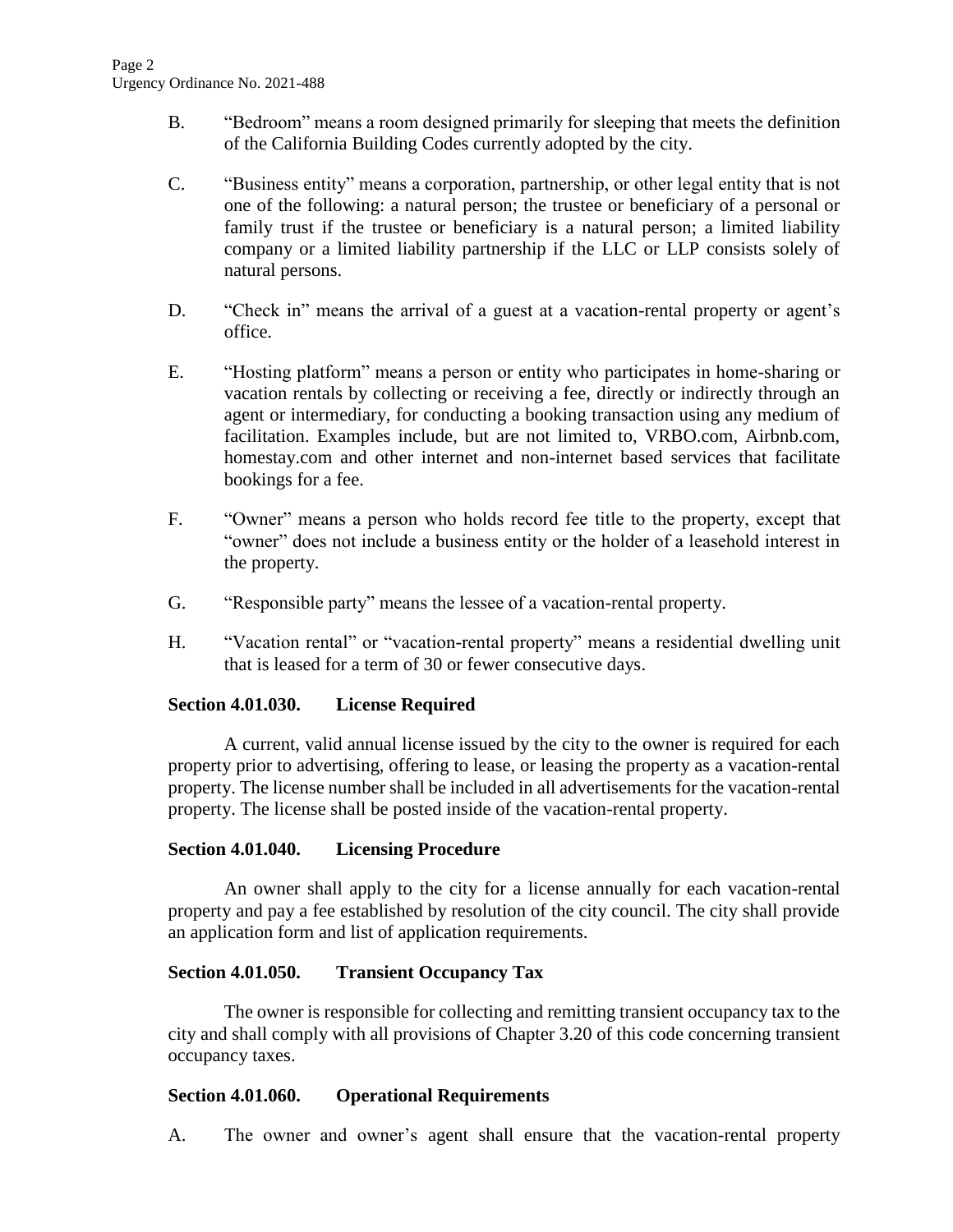complies with all applicable codes regarding fire, building and safety, health and safety, and all other laws and regulations.

- B. All guest check-ins must be performed in person by the owner or the owner's agent. The responsible party must be present in person at the check-in.
- C. Occupancy of the vacation-rental property shall always be limited to the limit stated on the license. Such occupancy shall not exceed two adults per bedroom, plus children; but the total number of persons may not exceed one person per 200 square feet of living space or 16 persons, whichever is less.
- D. No party, wedding, or other gathering exceeding occupancy limits is permitted without prior written approval by the city manager or the city manager's designee at least 30 days in advance. City approval is discretionary and may be subject to reasonable conditions.
- E. Off-street parking spaces shall be provided on the vacation-rental property sufficient for all vehicles and trailers associated with the vacation-rental property or its occupants. All vehicles and trailers associated with the vacation-rental property or its occupants shall be parked off the street and shall not be parked on a city street at any time. A lack of off-street parking spaces will reduce allowable occupancy.
- F. Upon the request of the city, the owner or the owner's agent shall respond in person at the vacation-rental property within 30 minutes of dispatch of notice by the city to correct a violation of this chapter or any other provision of this code.
- G. No radio receiver, musical instrument, phonograph, loudspeaker, sound amplifier, or other any machine or device for the producing or reproducing of any sound may be operated on the vacation-rental property unless it is within a fully enclosed structure and is not audible at the property line of the vacation-rental property.
- H. The use of an outdoor spa or any other activity that disturbs the peace is prohibited between the hours of 10:00 p.m. and 7:00 a.m.
- I. Each transient private home rental shall be equipped with no more than one identification sign, not to exceed two square feet in area. No other advertising signs promoting or identifying the unit shall be permitted anywhere in residential zone districts. The required identification sign shall be permitted anywhere in residential zone districts. The required identification sign shall be attached to the transient private home rental in a location, which is clearly visible from the street, and shall clearly display all of the following information in lettering of sufficient size to be easily legible:
	- 1. the name of the managing agency, agent, property manager, or owner of the unit, and a telephone number at which that party may be reached on a twenty-four (24) hour basis;
	- 2. the maximum number of occupants permitted to stay in the unit;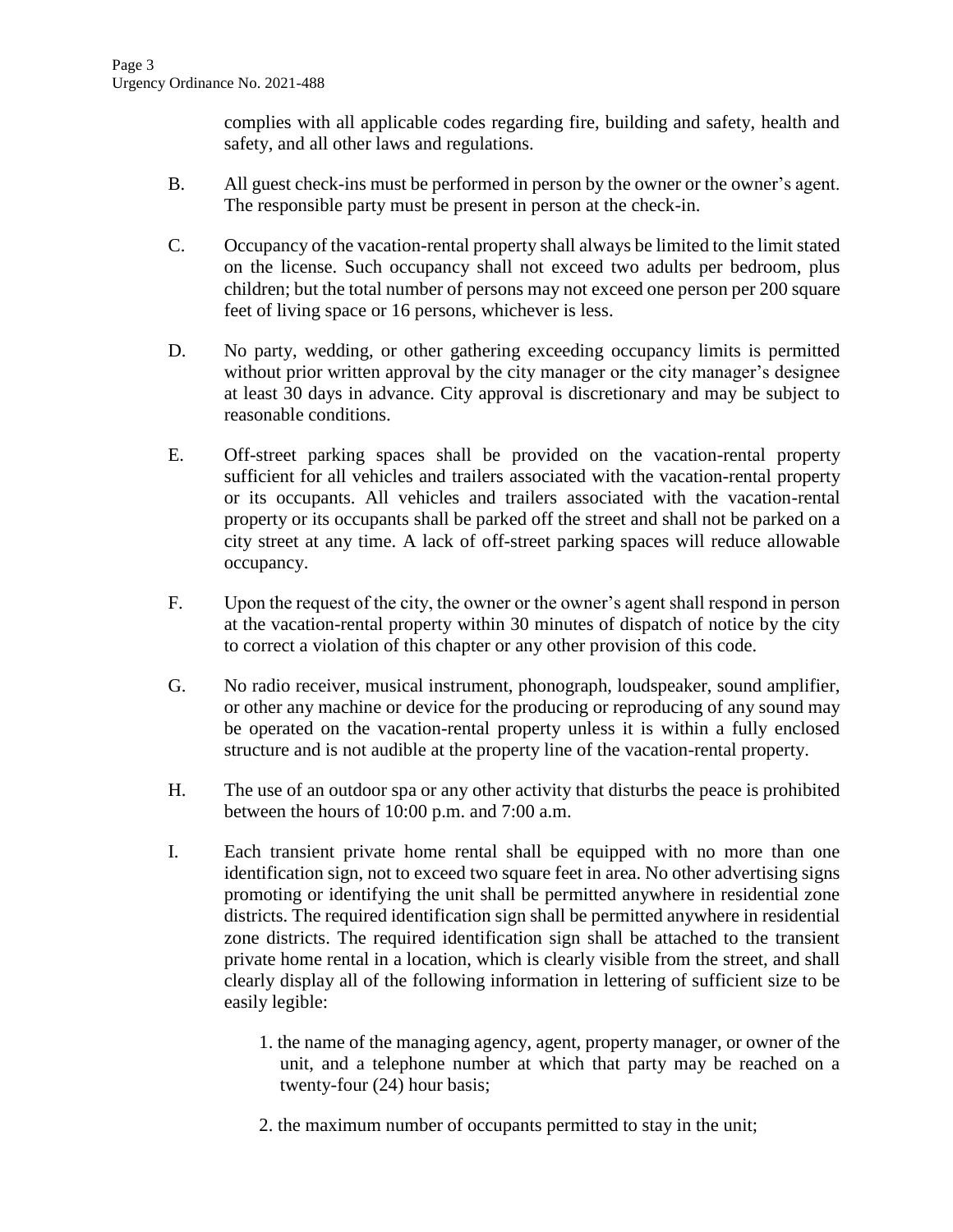- 3. the maximum number of vehicles allowed to be parked on the property; and
- 4. the telephone number of the City's Code Compliance Division.
- J. The owner shall include notice to lessee of the requirements of this section in all leases and post a visible notice at the entrance to the vacation-rental property as well as near any space that is on the vacation-rental property.

### **Section 4.01.070. Agency and Certification**

An owner may grant authority to an agent to act on behalf of the owner for purposes of fulfilling some or all the requirements of this chapter. The owner shall give prior written notice to the city of any grant of authority to a notice, including the identity and contact information for the agent. The owner shall promptly give the city written notice of any change to any such grant of authority of making such change. The use of an agent shall not excuse the owner from the owner's obligations of this chapter. Agents and owners fulfilling any of the requirements of this chapter shall be annually certified by the city.

### **Section 4.01.080. Inspection and Audit.**

Each owner and owner's agent shall provide the city with access to the vacationrental property and to such related records, documents, tax returns, and bank accounts at any time during normal business hours as the city may determine are necessary for the purpose of inspection or audit to determine that the objectives and conditions of this chapter are being fulfilled.

#### **Section 4.01.090. Hosting Platform Responsibilities.**

- A. Subject to applicable laws, hosting platforms shall, upon written request by the city, promptly disclose to the city each vacation-rental property listing located in the city, the host ID, listing ID, and names of the persons responsible for each such listing, the address of each such listing, the length of stay for each such listing, and the price paid for each stay.
- B. A host platform shall promptly remove any listing upon receipt of a take-down notice from the city indicating that a listing violates applicable legal requirements.

#### **Section 4.01.100. Violations and Penalties**

A. The city may issue an administrative citation to any person who operates a vacationrental property without a license. The administrative fine for the first citation shall be in the amount of \$5,000.00. Any person operating an unlicensed vacation-rental property shall be permanently ineligible to operate a vacation-rental property in the city, and any property that is operated as a vacation property without the required license shall be ineligible for vacation-rental property license for a period of one year from the most recent citation issued for operating without a license. If the person continues to operate a vacation-rental property without a license, the city may issue an additional administrative citation, with an administrative fine in the amount of \$10,000.00. Any additional violation shall be subject to additional citations with escalating fines provided in a schedule established by the city council